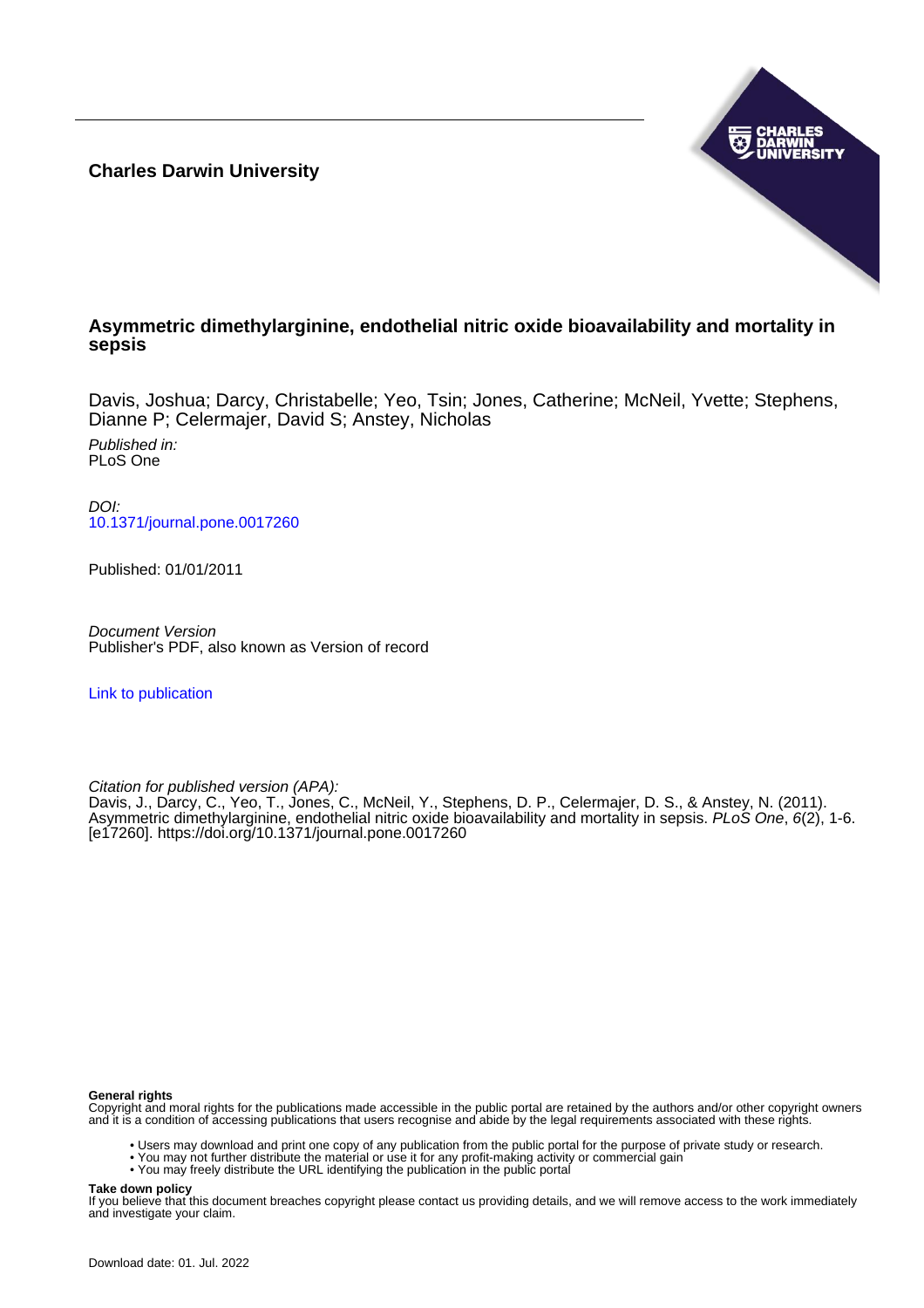# Asymmetric Dimethylarginine, Endothelial Nitric Oxide Bioavailability and Mortality in Sepsis

# Joshua S. Davis<sup>1,2<sub>\*</sub>.9</sup>, Christabelle J. Darcy<sup>1.9</sup>, Tsin W. Yeo<sup>1,2</sup>, Catherine Jones<sup>1</sup>, Yvette R. McNeil<sup>1</sup>, Dianne P. Stephens<sup>4</sup>, David S. Celermajer<sup>3</sup>, Nicholas M. Anstey<sup>1,2</sup>

1 International Health Division, Menzies School of Health Research and Charles Darwin University, Darwin, Northern Territory, Australia, 2 Division of Medicine, Royal Darwin Hospital, Darwin, Northern Territory, Australia, 3 Department of Medicine, University of Sydney and Department of Cardiology, Royal Prince Alfred Hospital, Sydney, New South Wales, Australia, 4 Intensive Care Unit, Royal Darwin Hospital, Darwin, Northern Territory, Australia

## Abstract

Background: Plasma concentrations of asymmetric dimethylarginine (ADMA), an endogenous inhibitor of nitric oxide synthase, are raised in patients with chronic vascular disease, causing increased cardiovascular risk and endothelial dysfunction, but the role of ADMA in acute inflammatory states is less well defined.

Methods and Results: In a prospective longitudinal study in 67 patients with acute sepsis and 31 controls, digital microvascular reactivity was measured by peripheral arterial tonometry and blood was collected at baseline and 2–4 days later. Plasma ADMA and L-arginine concentrations were determined by high performance liquid chromatography. Baseline plasma L-arginine: ADMA ratio was significantly lower in sepsis patients (median [IQR] 63 [45–103]) than in hospital controls (143 [123–166], p<0.0001) and correlated with microvascular reactivity (r = 0.34,  $R^2$  = 0.12, p = 0.02). Baseline plasma ADMA was independently associated with 28-day mortality (Odds ratio [95% CI] for death in those in the highest quartile  $(\geq 0.66 \text{ µmol/L}) = 20.8$  [2.2-195.0], p = 0.008), and was independently correlated with severity of organ failure. Increase in ADMA over time correlated with increase in organ failure and decrease in microvascular reactivity.

Conclusions: Impaired endothelial and microvascular function due to decreased endothelial NO bioavailability is a potential mechanism linking increased plasma ADMA with organ failure and death in sepsis.

Citation: Davis JS, Darcy CJ, Yeo TW, Jones C, McNeil YR, et al. (2011) Asymmetric Dimethylarginine, Endothelial Nitric Oxide Bioavailability and Mortality in Sepsis. PLoS ONE 6(2): e17260. doi:10.1371/journal.pone.0017260

Editor: Pieter Reitsma, Leiden University Medical Center, Netherlands

Received August 31, 2010; Accepted January 27, 2011; Published February 18, 2011

Copyright: © 2011 Davis et al. This is an open-access article distributed under the terms of the Creative Commons Attribution License, which permits unrestricted use, distribution, and reproduction in any medium, provided the original author and source are credited.

Funding: The study was funded by the National Health and Medical Research Council of Australia (NHMRC Program Grants 290208, 496600; Fellowships to NMA and TWY, scholarship to JSD). The funding source played no role in the design or conduct of the study, nor in the drafting of the manuscript or the decision to submit it for publication.

Competing Interests: The authors have declared that no competing interests exist.

\* E-mail: Joshua.Davis@menzies.edu.au

. These authors contributed equally to this work.

## Introduction

Asymmetric dimethylarginine (ADMA), an endogenous nonspecific nitric oxide synthase (NOS) inhibitor, is associated with chronic endothelial dysfunction [1] and increased cardiovascular risk [2], but its role in the setting of acute infections has been less well characterised.

Severe sepsis (acute infection resulting in organ dysfunction) is the leading cause of death in intensive care units in the USA [3], and is increasing in incidence globally [4]. Microvascular and endothelial dysfunction are key contributors to organ failure and death in sepsis but the mechanisms linking sepsis with vascular dysfunction remain incompletely understood [5]. A relative deficiency of constitutively expressed endothelial nitric oxide (NO), essential to maintain a quiescent and functional endothelium, may underlie sepsis-associated endothelial and microvascular dysfunction [6,7]. NO is produced by NOS from its primary substrate, L-arginine. ADMA competitively inhibits the production of NO by NOS and additionally, along with symmetrical dimethylarginine (SDMA) and L-lysine, competes with L-arginine for transport across the cell membrane [8]. Hence the L-arginine: ADMA ratio is considered a better indicator of the availability of L-arginine to NOS than is plasma L-arginine concentration alone [9].

Infusion of ADMA in both rats [10] and humans [11] acutely decreases NO production, resulting in endothelial dysfunction. Plasma ADMA concentrations are increased in patients with chronic renal disease [12], hypertension [13], diabetes mellitus [14] and peripheral vascular disease [15]. Furthermore, ADMA has been shown to be an independent predictor of cardiovascular events in patients with existing coronary artery disease [16] and end-stage renal disease [17].

In contrast, few studies have examined the role of ADMA in humans with sepsis, and none have reported L-arginine: ADMA ratios or examined microvascular reactivity in this context. The few clinical studies that have reported plasma ADMA concentrations during acute infection have had conflicting results [18,19,20,21]. Using peripheral arterial tonometry, we have previously shown that digital microvascular reactivity, a measure of endothelial NO bioavailability [22], is decreased in patients with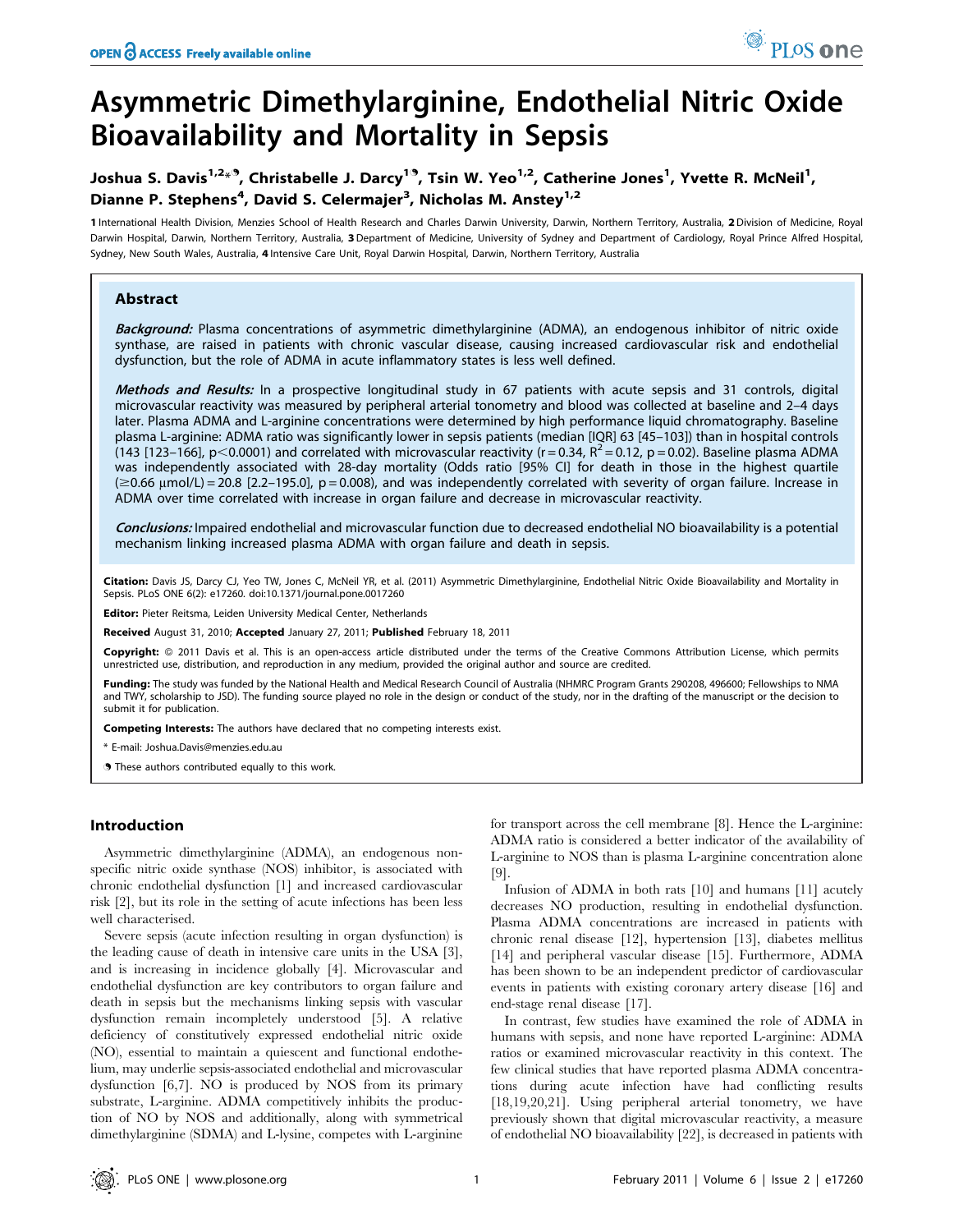sepsis [7]. However, we did not find a correlation between concentrations of plasma L-arginine and microvascular reactivity. We also found that despite an increase in plasma L-arginine concentrations over time, there was no corresponding improvement in microvascular reactivity. A potential explanation for these findings in sepsis is competitive inhibition of NOS by ADMA.

We hypothesised that plasma L-arginine: ADMA ratio would be decreased in sepsis, in proportion to disease severity, and would correlate with reactive hyperaemia peripheral arterial tonometry (RH-PAT) index, an in vivo measure of endothelial NO bioavailability. Furthermore, we hypothesised that increased plasma ADMA would be associated with mortality.

#### Methods

#### Study design and setting

We performed a prospective observational study at a 350-bed Australian teaching hospital, with an 18-bed mixed intensive care unit (ICU). Approval was obtained from the Human Research Ethics Committee of the Menzies School of Health Research and the Department of Health and Community Services. Written informed consent was obtained from all participants or next of kin where necessary.

#### Participants

The study subjects were adults  $(\geq 18$  years) hospitalised with sepsis, who were enrolled in a previously-reported study of microvascular reactivity; more detail of subject recruitment and study procedures are provided in this paper [7]. Sepsis was defined as a proven or suspected infection plus at least 2 criteria for the systemic inflammatory response syndrome (SIRS) present within the last 4 hours [23]; these include tachycardia (heart rate $>90$ beats per minute), tachypnoea (respiratory rate  $>20$  breaths/ minute), abnormal temperature (body temperature  $>38^{\circ}$ C or  $\langle 36^{\circ}$ C), and abnormal white blood cell count ( $\langle 4,000 \text{ cells/ml or}$ )  $>12,000$  cells/ml or  $>10\%$  band forms). Septic patients were eligible for enrolment within 24 hours of their admission to the ICU, or within 36 hours of admission to the ward. Control subjects were adults recruited from hospitalised patients with no clinical or laboratory evidence of inflammation or infection, and

who had not met SIRS criteria within the last 30 days. Septic patients were classified as septic shock, or sepsis without shock. Septic shock was defined at the time of enrolment as systolic blood pressure  $\leq 90$  mmHg or a reduction of  $\geq 40$  mmHg from baseline despite adequate fluid resuscitation, or the need for vasopressors to maintain these targets [23]. Disease severity was assessed by the Acute Physiology and Chronic Health Evaluation (APACHE) II score and organ failure was determined using the Sequential Organ Failure Assessment (SOFA) score [24].

#### Laboratory assays

Blood from arterial lines if present, or venepuncture if not, was collected in lithium heparin tubes at baseline and 2–4 days later, and plasma was separated and stored at  $-70^{\circ}$ C within 2 hours of blood collection. Control patients had blood collected at baseline only.

ADMA and SDMA were measured by reverse phase HPLC with simultaneous fluorescence and UV-visible detection, as previously described [25]. The method precision, represented by percent relative standard deviation was 2.0% for ADMA and 2.3% for SDMA. Method accuracy measured by percent spike recovery was 98% for ADMA and 99% for SDMA. Arginine was measured using a method modified from van Wandelen and Cohen [26]. Angiopoietin-2 (Ang-2) and intracellular adhesion molecule-1 (ICAM-1) were measured by ELISA (R&D systems). IL-6 and  $TNF\alpha$  were measured by flow cytometry using a cytokine bead array (BD Biosciences, CA, USA).

#### Measurement of microvascular reactivity

Microvascular reactivity was measured at the bedside by RH-PAT (Itamar Medical, Caesarea, Israel), a non-invasive method of assessing endothelial function [27–28] which is at least 50% dependent on endothelial NO production [22]. Peripheral arterial tonometry (PAT) was measured in a fingertip before and after a 5 minute ischemic stress at the forearm, generating an RH-PAT index, normalized to the control arm, as previously reported [7].

#### Statistical methods

Continuous variables were compared using Mann Whitney U test, and categorical variables using Fisher's exact test. Correlates with

|                                    | <b>Septic Shock</b> | Sepsis without shock | Controls    | p value <sup>a</sup> |
|------------------------------------|---------------------|----------------------|-------------|----------------------|
| l n                                | 20                  | 47                   | 31          |                      |
| Age <sup>b</sup>                   | 51.5(12.0)          | 52.5 (14.4)          | 45.4 (12.7) | <b>NS</b>            |
| Male <sup>c</sup>                  | 11(55)              | 30(63)               | 24 (75)     | <b>NS</b>            |
| Diabetic <sup>c</sup>              | 6(30)               | 13(27)               | 10(31)      | <b>NS</b>            |
| Smoker <sup>c</sup>                | 8(40)               | 22(46)               | 14 (44)     | <b>NS</b>            |
| IHD <sup>c</sup>                   | 4(20)               | 8(17)                | 4(13)       | <b>NS</b>            |
| <b>Hypertension<sup>c</sup></b>    | 5(25)               | 17(35)               | 9(28)       | <b>NS</b>            |
| Hyperlipidemia <sup>c</sup>        | 4(20)               | 11(22)               | 11 (34)     | <b>NS</b>            |
| Chronic renal disease <sup>c</sup> | 4(20)               | 4(8)                 | 3(10)       | <b>NS</b>            |
| APACHE II score <sup>d</sup>       | $20.0(16-23)$       | $10.0(6-16)$         |             | < 0.0001             |
| SOFA score <sup>d</sup>            | $6(3-9)$            | $2.0(0.5-4.0)$       |             | < 0.0001             |

 $a - by Chi<sup>2</sup> test for difference between all 3 groups.$ 

b – Mean (sd).

 $c - n$  (%).

d – Median (Interquartile range).

doi:10.1371/journal.pone.0017260.t001

Table 1. Baseline characteristics.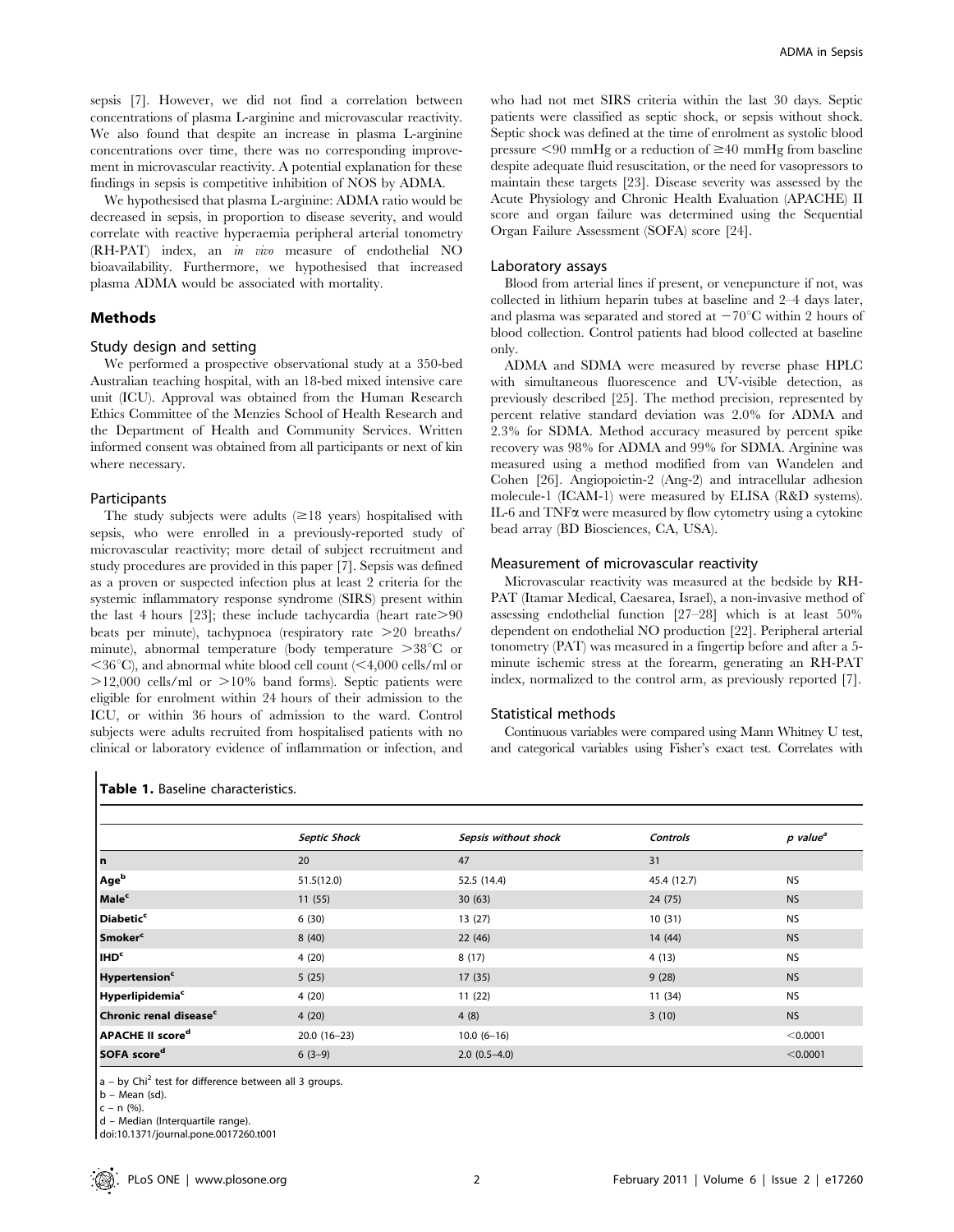baseline ADMA and arginine:ADMA ratio were determined using Spearman's coefficient for univariate analysis. Day 2 values were compared with baseline values using paired Wilcoxon signed-rank test. In an a priori analytical plan, the relationship between baseline ADMA and mortality among sepsis patients was examined using logistic regression, with ADMA divided into quartiles as previously described [29]. To examine longitudinal correlations, linear mixed-effects models were used. A 2-sided p-value of  $\leq 0.05$  was considered significant. All analyses were performed using Intercooled Stata 10 (Statacorp, Texas).

#### Results

There were 20 subjects with septic shock, 47 with sepsis without shock and 31 controls. The three groups were well-matched in terms of age, sex and known associations with chronically raised ADMA (Table 1).

#### Arginine:ADMA ratio and disease severity

Baseline plasma L-arginine: ADMA ratio was significantly lower in sepsis patients (median [IQR] 63 [45–103]) than in hospital controls (143 [123–166],  $p<0.0001$ ) (Table 2). Furthermore, septic shock patients had significantly lower L-arginine: ADMA ratio (median [IQR] 43 [34–73]) than sepsis patients without shock (91 [56–108], p $\leq$ 0.0001) (**Figure 1a**). The plasma L-arginine: ADMA ratio inversely correlated with severity of illness as measured by APACHE II score ( $r = -0.4$ ,  $R^2 = 0.16$ ,  $p = 0.003$ ) and organ failure as measured by SOFA score ( $r = -0.5$ ,  $R^2 = 0.25$ , p = 0.0001).

#### ADMA, disease severity and mortality

The median [IQR] plasma concentration of ADMA was significantly higher in septic shock patients  $(0.64 \, [0.54-0.85] \, \mu M)$ than sepsis patients without shock (0.47 [0.38–0.57]  $\mu$ M) (p = 0.008) (Table 2) and correlated with SOFA score  $(r=0.45, R^2=0.20,$  $p<0.001$ ). Six of 67 sepsis patients (9%) had died by day 28 of followup, 5 of whom were in the septic shock subgroup. Median [IQR] baseline ADMA was approximately twice as high in those who died  $(1.07 \,[0.75-1.31])$  as in survivors  $(0.51 \,[0.39-0.61])$ , p = 0.001. Sepsis patients with a baseline plasma ADMA concentration in the highest quartile ( $\geq 0.66$  µmol/L) had an odds ratio for death of 20.8 (95% CI 2.2–195.0,  $p = 0.008$ ). In a multivariate model incorporating SOFA score, age, gender, creatinine and IL-6 concentration, baseline ADMA was the only significant predictor of death  $(p = 0.04)$ .

#### SDMA, renal function and disease severity

SDMA was highest in septic shock, intermediate in sepsis without shock and lowest in controls (Table 2). Predominantly renally excreted [30], SDMA correlated strongly with serum creatinine (r = 0.70,  $R^2 = 0.49$ , p<0.001), whereas ADMA did not  $(r = 0.16, R^2 = 0.03, p = NS)$ . On univariate analysis, sepsis patients with a plasma SDMA concentration in the highest quartile  $(\geq 1.30 \text{ \mu} \text{mol/L})$  had an odds ratio for death of 8.12 (95%) CI 1.33–50.0), however this became insignificant on controlling for renal function.

#### Arginine, ADMA and microvascular reactivity

There was a modest but significant correlation between baseline L-arginine: ADMA ratio and NO-dependent microvascular reactivity as measured by RH-PAT (figures 1a and 1b) both on univariate analysis ( $r = 0.34$ ,  $R^2 = 0.12$ ,  $p = 0.02$ ), and in a multivariate linear regression model adjusting for serum creatinine (Wald p-value for L-arginine: ADMA ratio = 0.03). The Larginine: ADMA ratio was significantly lower in sepsis patients who required vasopressors (median  $|IQR| = 42$  [32–55]) compared to those who did not  $(74 \text{ } [54–108], p = 0.002)$ . Baseline plasma ADMA concentration correlated with markers of endothelial activation including Ang-2 ( $r = 0.45$ ,  $R^2 = 0.20$ ,  $p = 0.0002$ ) and ICAM-1 ( $r = 0.47$ ,  $R^2 = 0.22$ ,  $p = 0.0001$ ). This relationship persisted after controlling for disease severity (using APACHE II score) in a multivariate analysis.

Over the first 2–4 days of follow up, plasma ADMA increased in the sepsis patients (0.53 to 0.64,  $p = 0.002$ ) (**Table 3**), and also in the septic shock subgroup  $(0.64 \text{ to } 0.85, \text{ p} = 0.03)$ . Plasma Larginine concentrations also increased, but due to the increase in ADMA, there was no significant change in the L-arginine: ADMA ratio. In a mixed effects linear regression model examining change from baseline to day 2–4, increase in ADMA over time

Table 2. Plasma asymmetric dimethylarginine and related variables at time of initial measurement.

|                                               | All sepsis           | Septic shock        | Sepsis without shock | Control             | p value<br>pooled<br>sepsis v<br>control | p value<br>septic shock<br>vs control |
|-----------------------------------------------|----------------------|---------------------|----------------------|---------------------|------------------------------------------|---------------------------------------|
| n                                             | 67                   | 20                  | 47                   | 31                  |                                          |                                       |
| Plasma ADMA(umol/L) <sup>a</sup>              | $0.52(0.39 - 0.65)$  | $0.64(0.54 - 0.85)$ | $0.47(0.38 - 0.57)$  | $0.57(0.50-0.62)$   | 0.10                                     | 0.09                                  |
| Plasma L-arginine (µmol/L) <sup>a,b</sup>     | $35.5(27.3-51.2)$    | 31.0 (23.7-40.4)    | 38.1 (29.4–51.7)     | 81.8 (68.9-91.3)    | < 0.001                                  | < 0.001                               |
| Plasma L-arginine/ADMA ratio <sup>a,b</sup>   | 63.2 (45.3-103.4)    | $43.4(33.6 - 73.3)$ | 91.4 (55.5-108.3)    | 142.9 (123.0-165.7) | < 0.001                                  | < 0.001                               |
| Plasma SDMA(µmol/L) <sup>a</sup>              | $0.66$ $(0.50-1.29)$ | $1.05(0.77 - 1.45)$ | $0.56(0.45-0.80)$    | $0.47(0.43 - 0.65)$ | 0.002                                    | < 0.001                               |
| Plasma lysine(umol/L) <sup>a</sup>            | 128 (100-171)        | 129 (90-190)        | 128 (104-162)        | 184 (157-216)       | < 0.001                                  | 0.006                                 |
| Receiving mechanical ventilation <sup>c</sup> | 14(21)               | 9(47)               | 5(26)                |                     |                                          | $\overline{\phantom{a}}$              |
| RH-PAT index <sup>d</sup>                     | 1.70(0.47)           | 1.47(0.40)          | 1.78(0.47)           | 2.05(0.46)          | 0.001                                    | < 0.001                               |
| Plasma Interleukin 6 (pg/ml) <sup>a</sup>     | 223 (76.6–563)       | 885 (298-2412)      | 148 (46.0-322)       | $4.7(2.2-9.5)$      | < 0.001                                  | < 0.001                               |
| White blood cell count <sup>a</sup>           | $15.2(10.1-20.2)$    | 17.5 (11.0-27.8)    | $15.2(9.1-17.8)$     | $7.7(5.7-9.0)$      | < 0.001                                  | < 0.001                               |
| C-reactive protein <sup>a</sup>               | 180 (87.3-259)       | 202 (126-297)       | 143(84-259)          | $7(4-22)$           | < 0.001                                  | < 0.001                               |

a. median (Interquartile range);

b. n = septic shock 19, sepsis without shock 37, controls 27;

c. n (%).

d. mean (sd).

doi:10.1371/journal.pone.0017260.t002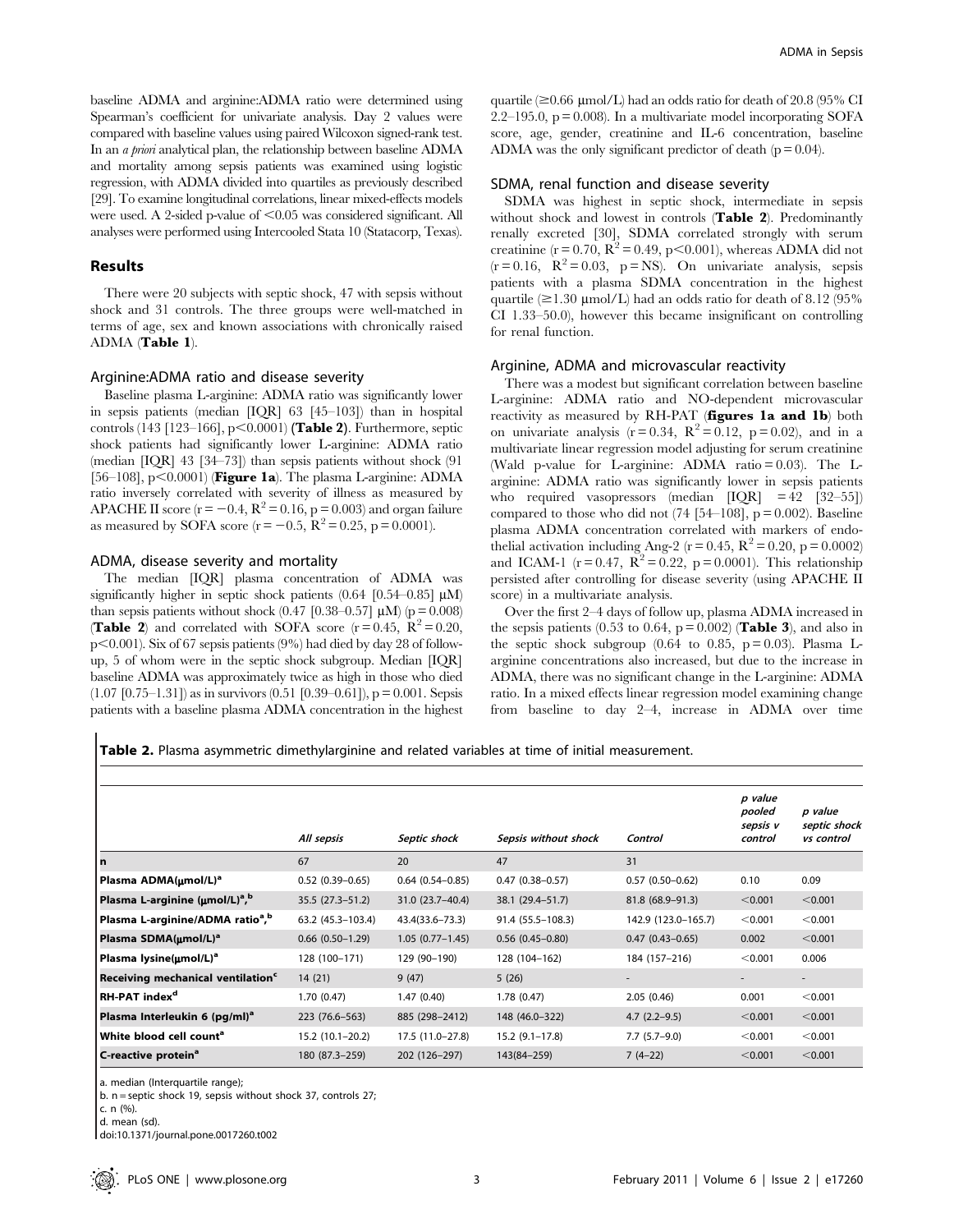

Figure 1. Ratio of L-arginine to asymmetric dimethylarginine in baseline plasma samples, according to disease category, compared with baseline microvascular reactivity according to disease category. Panel A shows plasma arginine: ADMA ratio and panel B shows reactive hyperaemia peripheral arterial tonometry index. P values represent comparisons between groups. Solid circles represent individual sepsis subjects and solid triangles represent individual control subjects. Horizontal lines represent median group values, and error bars represent interquartile range. In panel B, solid circles represent mean group values for sepsis subjects, and the solid triangle for control subjects. Error bars represent standard error of the mean. doi:10.1371/journal.pone.0017260.g001

significantly correlated with increase in SOFA score  $(p<0.001)$ and decrease in RH-PAT index  $(p = 0.03)$ , but not with change in IL-6 or CRP. It also correlated with increase in the liver  $(p<0.001)$ but not the renal  $(p = 0.09)$  components of the SOFA score.

#### **Discussion**

The plasma L-arginine: ADMA ratio is significantly reduced in sepsis, in proportion to disease severity. Plasma ADMA concentration correlates with the degree of organ failure and predicts mortality in patients with sepsis. Increase in ADMA over time is

| Table 3. Longitudinal results in subjects with sepsis. |  |  |  |  |  |
|--------------------------------------------------------|--|--|--|--|--|
|--------------------------------------------------------|--|--|--|--|--|

|                                  | Day 0                | Day 2               | P Day 0 to 2 |
|----------------------------------|----------------------|---------------------|--------------|
| n                                | 67                   | 47                  |              |
| <b>ADMA</b>                      | $0.53(0.39 - 0.66)$  | $0.64(0.51 - 0.78)$ | 0.002        |
| L-arginine                       | 35.5 (27.3–51.2)     | 47.2 (30.8-58.1)    | 0.03         |
| <b>L-arginine: ADMA</b><br>ratio | 63.2 (45.3-103.4)    | 63.0 (41.7-108.0)   | <b>NS</b>    |
| <b>RH-PAT index</b>              | $1.70(1.57-1.82)$    | $1.81(1.65-1.96)$   | <b>NS</b>    |
| <b>SDMA</b>                      | $0.66$ $(0.50-1.30)$ | $0.71(0.47-1.36)$   | <b>NS</b>    |
| $IL-6$                           | 223 (78.2-530)       | 54.5 (16.1-201)     | < 0.001      |
| <b>SOFA score</b>                | $3(1-7)$             | $2(1-7)$            | 0.04         |

Note: ADMA = Asymmetric dimethylarginine. RH-PAT index = Reactive hyperaemia peripheral arterial tonometry index. SDMA = Symmetric dimethylarginine. IL-6 = Interleukin 6. SOFA score = Sequential Organ Failure Assessment Score.

doi:10.1371/journal.pone.0017260.t003

associated with worsening microvascular reactivity and organ dysfunction. Our results suggest a possible mechanism underlying these associations: impairment of microvascular function due to inhibition of endothelial NO production by ADMA.

Decreased L-arginine: ADMA ratio may contribute to organ failure in sepsis by reducing microvascular reactivity. Impaired microvascular and endothelial function have been shown to be important contributors to organ dysfunction and death in animals and humans with sepsis [31]. ADMA causes both acute [11] and chronic [2] endothelial dysfunction by inhibiting NOS and decreasing endothelial NO bioavailability. The L-arginine: ADMA ratio is a marker of the availability of L-arginine to NOS [9]. In severe malaria, plasma ADMA is increased and is associated with endothelial dysfunction and reduced exhaled nitric oxide [32]. In this study we found that baseline L-arginine: ADMA ratio, but not arginine or ADMA alone, correlated with endothelial nitric oxide dependent microvascular reactivity. Furthermore, plasma ADMA concentrations correlated with increased plasma concentrations of Ang-2 and ICAM-1, both of which are associated with reduced endothelial nitric oxide bioavailablity [7,33,34]. Together, these findings suggest that a decreased L-arginine: ADMA ratio reduces endothelial nitric oxide bioavailability and thus impairs microvascular reactivity in sepsis. This may provide a mechanistic explanation for the observed association of plasma ADMA concentrations with organ failure and death in this and other studies [20,29]. However, although significant, this association was not strong and further work is needed to confirm this preliminary observation.

A recent small study in human volunteers injected with lipopolysaccharide also found an acute increase in plasma ADMA and decrease in NO-dependant vasodilatation, but did not find a correlation between NO-dependant vasodilatation and L-arginine:ADMA ratio [35]. These differing findings may be due to the fact that in Engelberger's study, the sample size  $(n = 7)$  was too small to detect such a correlation. In addition, sepsis is a highly complex pathophysiological state, and the findings from sepsis models may be difficult to apply to clinical sepsis.

The increase in plasma ADMA concentrations over time observed in this study agrees with the findings of another recent observational study in septic humans [21]. This increase may in part explain the lack of significant improvement in microvascular reactivity as patients recover [7], despite an increase in plasma Larginine. This may be because the L-arginine: ADMA ratio (and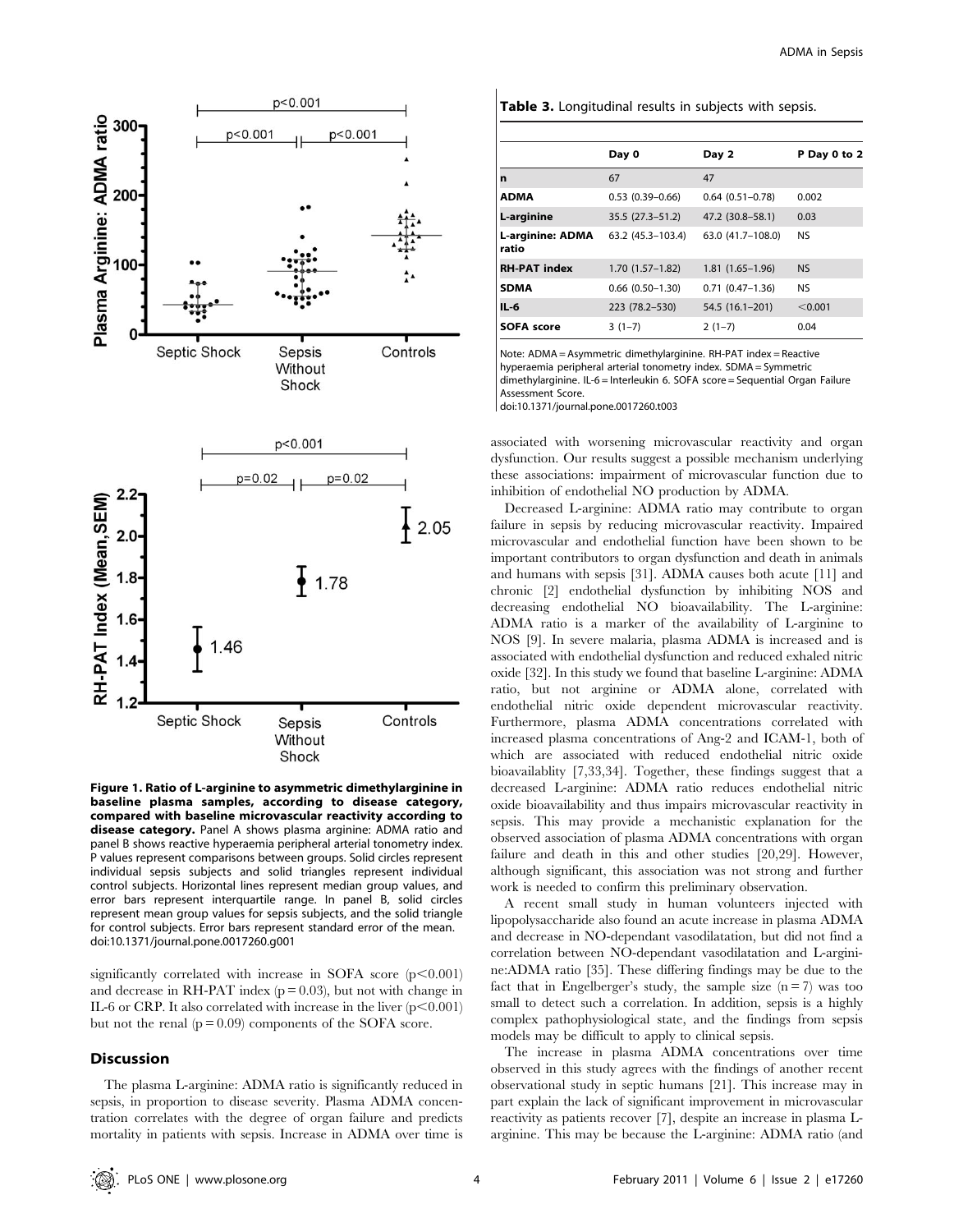thus the availability of L-arginine to NOS within endothelial cells) does not change over time. The mechanism behind the change in ADMA over time cannot be determined from these data, however there are several possibilities. Protein catabolism in patients with sepsis could lead to progressive release of methylated L-arginine residues into the plasma. However, this is unlikely to be the case because endogenous leucine flux (a measure of protein catabolism) does not correlate with plasma ADMA concentrations in septic humans [36]. NO causes direct inhibition of dimethylarginine dimethylaminohydrolase (DDAH) activity by S-nitrosylation of an active cysteine residue [37]. Thus it is possible that as patients recover from sepsis and endothelial NO bioavailability increases, DDAH activity is inhibited, resulting in an increase in plasma ADMA concentrations. Finally, the longitudinal inverse association between liver function and plasma ADMA suggests that worsening liver function due to sepsis progression, and thus decreased metabolism of ADMA, may also explain these findings.

The disparity between ADMA concentrations in shock and without shock may be due to different mechanisms within these two states. Early sepsis is a hyperdynamic state, with increased cardiac output and liver and kidney blood flow [38,39]. This may lead to increased degradation of ADMA in the liver by DDAH and, to a lesser extent, increased renal excretion. This hypothesis is supported by a study which found that the liver fractional extraction rate for ADMA is significantly higher and circulating ADMA is significantly lower in endotoxemic rats compared to controls [40]. Patients with septic shock have generally developed multiple organ failure and down-regulation of cellular functions [41] and thus hepatic metabolism and renal excretion of ADMA may drop back to baseline concentrations. This hypothesis is supported by our finding that ADMA concentrations inversely correlate with liver function, both at baseline and longitudinally. Similar findings have recently been reported in patients with malaria, in whom plasma ADMA concentrations were raised in those with severe malaria but low normal in those with moderately severe malaria [32].

Our study helps to clarify the inconsistencies reported in previous clinical studies measuring ADMA in acute infections. It demonstrates that while patients with septic shock have increased ADMA, patients without shock have decreased ADMA resulting in no significant difference between the ADMA concentrations in pooled sepsis and hospital controls – a potentially misleading

#### References

- 1. Juonala M, Viikari JS, Alfthan G, Marniemi J, Kahonen M, et al. (2007) Brachial artery flow-mediated dilation and asymmetrical dimethylarginine in the cardiovascular risk in young Finns study. Circulation 116: 1367–1373.
- 2. De Gennaro Colonna V, Bianchi M, Pascale V, Ferrario P, Morelli F, et al. (2009) Asymmetric dimethylarginine (ADMA): an endogenous inhibitor of nitric oxide synthase and a novel cardiovascular risk molecule. Med Sci Monit 15: RA91–101.
- 3. Angus DC, Linde-Zwirble WT, Lidicker J, Clermont G, Carcillo J, et al. (2001) Epidemiology of severe sepsis in the United States: analysis of incidence, outcome, and associated costs of care. Crit Care Med 29: 1303–1310.
- Martin GS, Mannino DM, Eaton S, Moss M (2003) The epidemiology of sepsis in the United States from 1979 through 2000. N Engl J Med 348: 1546–1554. 5. Aird WC (2003) The role of the endothelium in severe sepsis and multiple organ
- dysfunction syndrome. Blood 101: 3765–3777.
- 6. Trzeciak S, Cinel I, Phillip Dellinger R, Shapiro NI, Arnold RC, et al. (2008) Resuscitating the microcirculation in sepsis: the central role of nitric oxide, emerging concepts for novel therapies, and challenges for clinical trials. Acad Emerg Med 15: 399–413.
- 7. Davis JS, Yeo TW, Thomas JH, McMillan M, Darcy CJ, et al. (2009) Sepsisassociated microvascular dysfunction measured by peripheral arterial tonometry: an observational study. Crit Care 13: R155.
- 8. Closs EI, Basha FZ, Habermeier A, Forstermann U (1997) Interference of Larginine analogues with L-arginine transport mediated by the y+ carrier hCAT-2B. Nitric Oxide 1: 65–73.

finding unless patients are stratified by sepsis severity. The previous studies that found that ADMA was increased in sepsis [18,20,21] primarily enrolled patients with septic shock. The only other published study to enrol sepsis patients without shock also found no overall difference in plasma ADMA concentrations between sepsis and control patients [19]; however, they did not consider patients with and without shock separately.

This study has several limitations. Although it is at least 50% dependant on endothelial NO [22], peripheral arterial tonometry is not a direct measure of NO activity. Other factors are likely to contribute to endothelial NO bioavailability in addition to the Larginine:ADMA ratio, including CAT transport inhibitors (such as SDMA) and oxidative stress resulting in NO-quenching. The 67 sepsis patients were not all followed up on day 2-4, largely because of hospital discharge; thus the longitudinal results may underestimate the degree of improvement in microvascular and organ function.

Raised plasma ADMA concentrations are a strong predictor of death in patients with sepsis and thus may be useful as a prognostic marker. Impaired endothelial and microvascular function due to decreased endothelial NO production may be a mechanism linking ADMA with organ dysfunction and mortality. The DDAH-ADMA axis is a potential therapeutic target and may be important in individual tailoring of therapy. Agents which compete with ADMA for NOS (such as L-arginine) or which potentiate DDAH activity should be further investigated in sepsis.

### Acknowledgments

We would like to thank Kim Piera and Barbara MacHunter for technical assistance; Jane Thomas, Mark McMillan, Karl Blenk, Antony Van Asche, Steven Tong and Paulene Kittler for RH-PAT measurements; Ric Price and Joseph McDonnell for statistical advice; and the medical and nursing staff of the Royal Darwin Hospital Intensive Care and Hospital in the Home units.

#### Author Contributions

Conceived and designed the experiments: JSD CJD TWY DSC NMA. Performed the experiments: JSD CJD CJ YRM. Analyzed the data: JSD CJD. Contributed reagents/materials/analysis tools: DPS NMA. Wrote the manuscript: JSD CJD TWY DPS DSC NMA.

- 9. Bode-Boger SM, Scalera F, Ignarro LJ (2007) The L-arginine paradox: Importance of the L-arginine/asymmetrical dimethylarginine ratio. Pharmacol Ther 114: 295–306.
- 10. De Gennaro Colonna V, Bonomo S, Ferrario P, Bianchi M, Berti M, et al. (2007) Asymmetric dimethylarginine (ADMA) induces vascular endothelium impairment and aggravates post-ischemic ventricular dysfunction in rats. Eur J Pharmacol 557: 178–185.
- 11. Vallance P, Leone A, Calver A, Collier J, Moncada S (1992) Accumulation of an endogenous inhibitor of nitric oxide synthesis in chronic renal failure. Lancet 339: 572–575.
- 12. Kielstein JT, Boger RH, Bode-Boger SM, Frolich JC, Haller H, et al. (2002) Marked increase of asymmetric dimethylarginine in patients with incipient primary chronic renal disease. J Am Soc Nephrol 13: 170–176.
- 13. Surdacki A, Nowicki M, Sandmann J, Tsikas D, Boeger RH, et al. (1999) Reduced urinary excretion of nitric oxide metabolites and increased plasma levels of asymmetric dimethylarginine in men with essential hypertension. J Cardiovasc Pharmacol 33: 652–658.
- 14. Abbasi F, Asagmi T, Cooke JP, Lamendola C, McLaughlin T, et al. (2001) Plasma concentrations of asymmetric dimethylarginine are increased in patients with type 2 diabetes mellitus. Am J Cardiol 88: 1201–1203.
- 15. Boger RH, Bode-Boger SM, Thiele W, Junker W, Alexander K, et al. (1997) Biochemical evidence for impaired nitric oxide synthesis in patients with peripheral arterial occlusive disease. Circulation 95: 2068–2074.